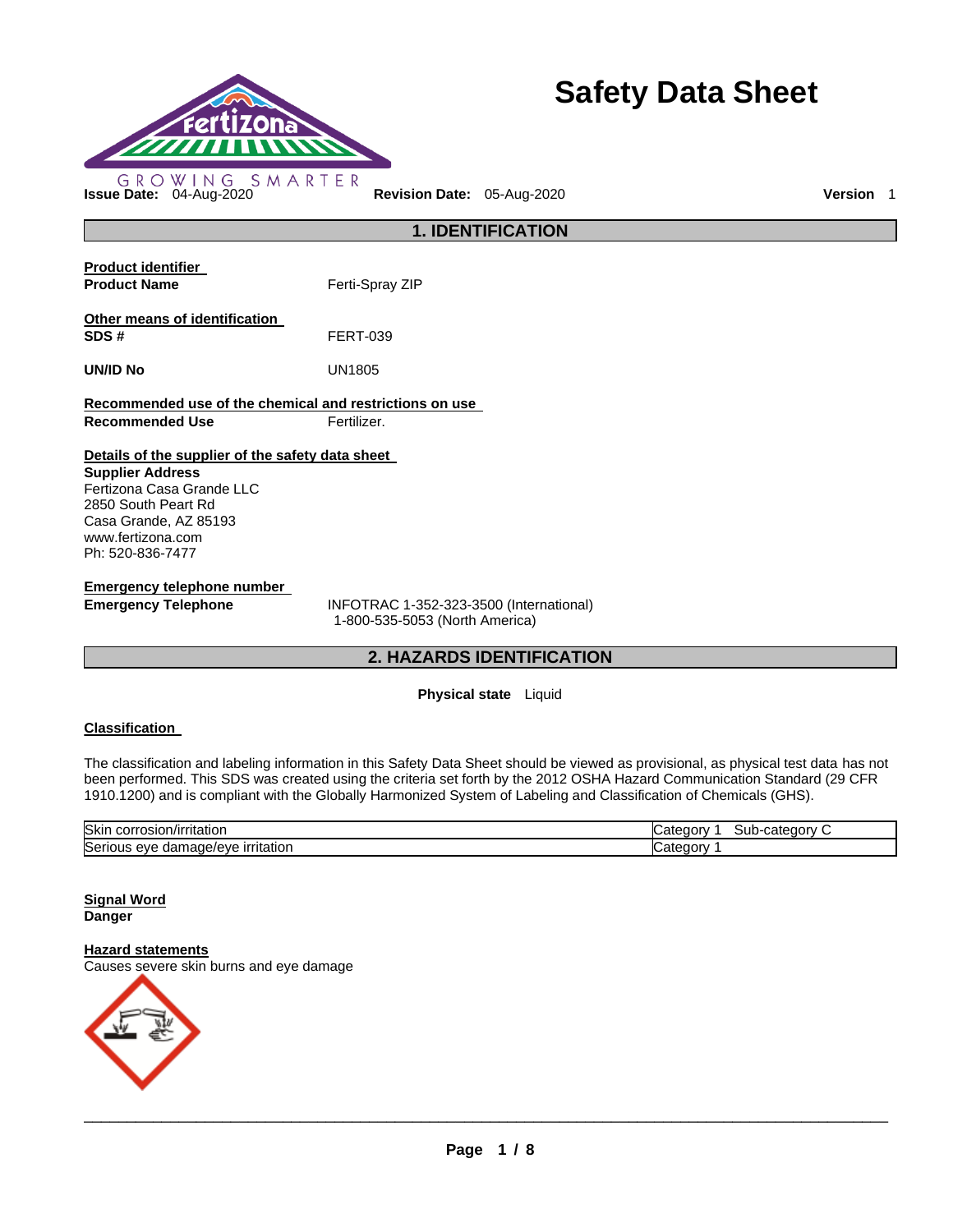#### **Precautionary Statements - Prevention**

Do not breathe dust/fume/gas/mist/vapors/spray Wash face, hands and any exposed skin thoroughly after handling Wear protective gloves/protective clothing/eye protection/face protection

#### **Precautionary Statements - Response**

Immediately call a poison center or doctor/physician IF IN EYES: Rinse cautiously with water for several minutes. Remove contact lenses, if present and easy to do. Continue rinsing Immediately call a poison center or doctor/physician IF ON SKIN (or hair): Remove/Take off immediately all contaminated clothing. Rinse skin with water/shower Wash contaminated clothing before reuse IF INHALED: Remove victim to fresh air and keep at rest in a position comfortable for breathing Immediately call a poison center or doctor/physician IF SWALLOWED: Rinse mouth. Do NOT induce vomiting

\_\_\_\_\_\_\_\_\_\_\_\_\_\_\_\_\_\_\_\_\_\_\_\_\_\_\_\_\_\_\_\_\_\_\_\_\_\_\_\_\_\_\_\_\_\_\_\_\_\_\_\_\_\_\_\_\_\_\_\_\_\_\_\_\_\_\_\_\_\_\_\_\_\_\_\_\_\_\_\_\_\_\_\_\_\_\_\_\_\_\_\_\_

#### **Precautionary Statements - Storage**

Store locked up

# **Precautionary Statements - Disposal**

Dispose of contents/container to an approved waste disposal plant

#### **Other hazards**

Toxic to aquatic life with long lasting effects

# **3. COMPOSITION/INFORMATION ON INGREDIENTS**

**Chemical Nature Please see products label for more info.** 

| <b>Chemical name</b>   | <b>CAS No</b> | Weight-%  |
|------------------------|---------------|-----------|
| <b>Phosphoric Acid</b> | 7664-38-2     | $10 - 20$ |
| Ferrous Sulfate        | 7782-63-0     | 10-20     |
| Zinc sulfate           | 7446-19-7     | -5        |

\*\*If Chemical Name/CAS No is "proprietary" and/or Weight-% is listed as a range, the specific chemical identity and/or percentage of composition has been withheld as a trade secret.\*\*

# **4. FIRST AID MEASURES**

#### **Description of first aid measures**

| <b>Eye Contact</b>  | Immediately flush with plenty of water. After initial flushing, remove any contact lenses and<br>continue flushing for at least 15 minutes. Immediate medical attention is required.          |
|---------------------|-----------------------------------------------------------------------------------------------------------------------------------------------------------------------------------------------|
| <b>Skin Contact</b> | Wash off immediately with soap and plenty of water while removing all contaminated<br>clothes and shoes. If skin irritation persists, call a physician.                                       |
| Inhalation          | Remove exposed individual(s) to fresh air for 20 minutes. Consult a physician/poison center<br>if individual's condition declines or if symptoms persist.                                     |
| Ingestion           | Rinse mouth. Do NOT induce vomiting. Drink 1 or 2 glasses of water. Never give anything<br>by mouth to an unconscious person. Call a poison center or doctor/physician if you feel<br>unwell. |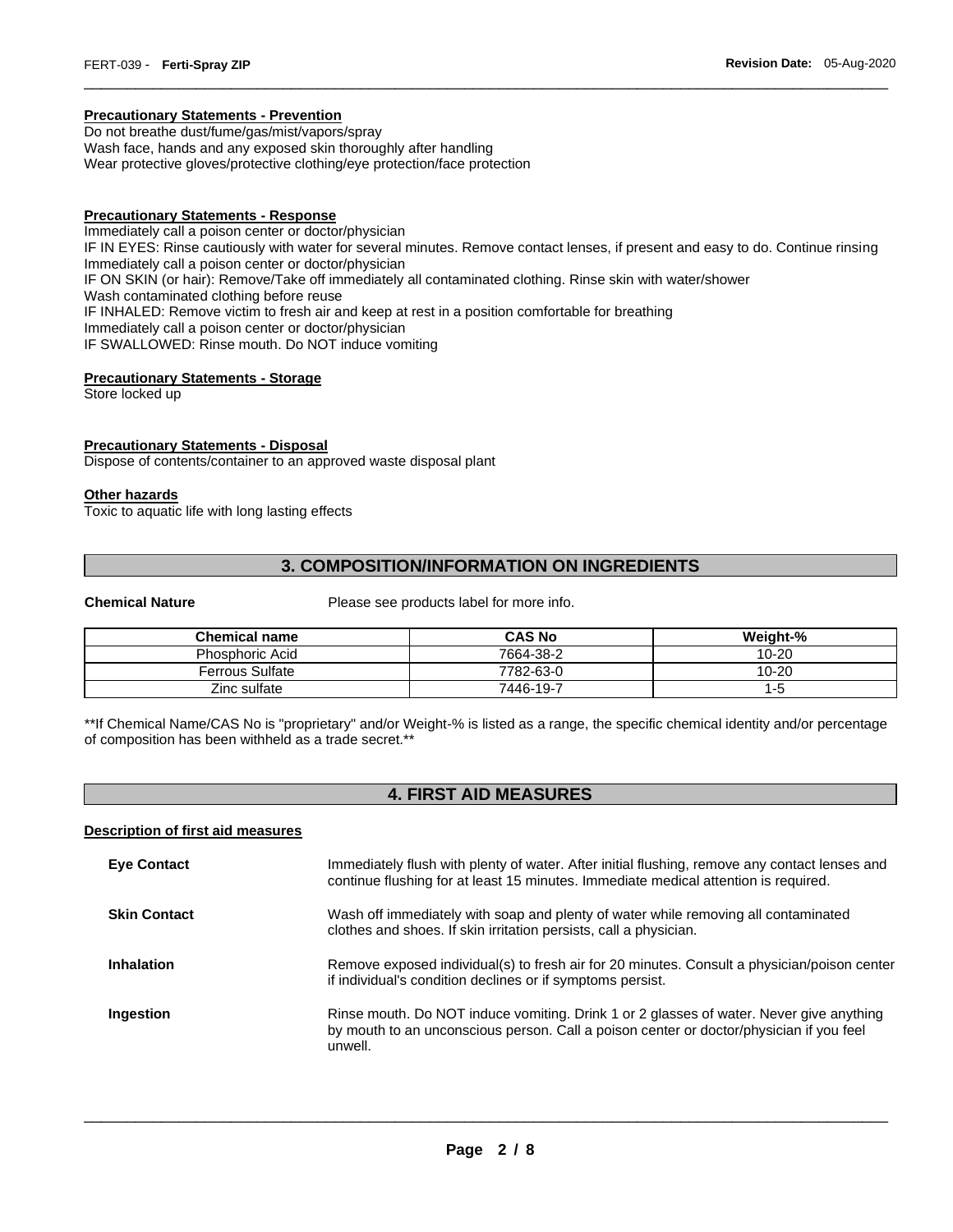#### **Most important symptoms and effects, both acute and delayed**

**Symptoms** Causes severe skin burns and eye damage. May be harmful if swallowed. Ingestion may cause severe burns to mouth, throat or stomach. May cause nausea, vomiting, stomach ache, and diarrhea.

\_\_\_\_\_\_\_\_\_\_\_\_\_\_\_\_\_\_\_\_\_\_\_\_\_\_\_\_\_\_\_\_\_\_\_\_\_\_\_\_\_\_\_\_\_\_\_\_\_\_\_\_\_\_\_\_\_\_\_\_\_\_\_\_\_\_\_\_\_\_\_\_\_\_\_\_\_\_\_\_\_\_\_\_\_\_\_\_\_\_\_\_\_

#### **Indication of any immediate medical attention and special treatment needed**

**Notes to Physician**  Treat symptomatically.

# **5. FIRE-FIGHTING MEASURES**

#### **Suitable Extinguishing Media**

Use extinguishing measures that are appropriate to local circumstances and the surrounding environment.

#### **Unsuitable Extinguishing Media** Not determined.

#### **Specific Hazards Arising from the Chemical**

Product is not flammable or combustible. Corrosive material.

#### **Protective equipment and precautions for firefighters**

As in any fire, wear self-contained breathing apparatus pressure-demand, MSHA/NIOSH (approved or equivalent) and full protective gear.

### **6. ACCIDENTAL RELEASE MEASURES**

#### **Personal precautions, protective equipment and emergency procedures**

| <b>Personal Precautions</b> | Use personal protective equipment as required. |
|-----------------------------|------------------------------------------------|
|-----------------------------|------------------------------------------------|

#### **Environmental precautions**

**Environmental precautions** See Section 12 for additional Ecological Information.

#### **Methods and material for containment and cleaning up**

| <b>Methods for Containment</b> | Prevent further leakage or spillage if safe to do so. Soak up and contain spill with an<br>absorbent material. |
|--------------------------------|----------------------------------------------------------------------------------------------------------------|
| <b>Methods for Clean-Up</b>    | Reclaim where possible. Sweep up and shovel into suitable containers for disposal.                             |

#### **7. HANDLING AND STORAGE**

#### **Precautions for safe handling**

**Advice on Safe Handling** Handle in accordance with good industrial hygiene and safety practice. Wear appropriate personal protective equipment. Wash face, hands and any exposed skin thoroughly after handling. Avoid contact with skin, eyes or clothing. Use only with adequate ventilation. Do not breathe vapors or spray mist.

# **Conditions for safe storage, including any incompatibilities**

| <b>Storage Conditions</b> | Keep containers tightly closed in a dry, cool and well-ventilated place. Store at |
|---------------------------|-----------------------------------------------------------------------------------|
|                           | temperatures above 32°F. Store locked up.                                         |
|                           |                                                                                   |

**Incompatible Materials Strong oxidizing agents. Strong acids. Strong bases.**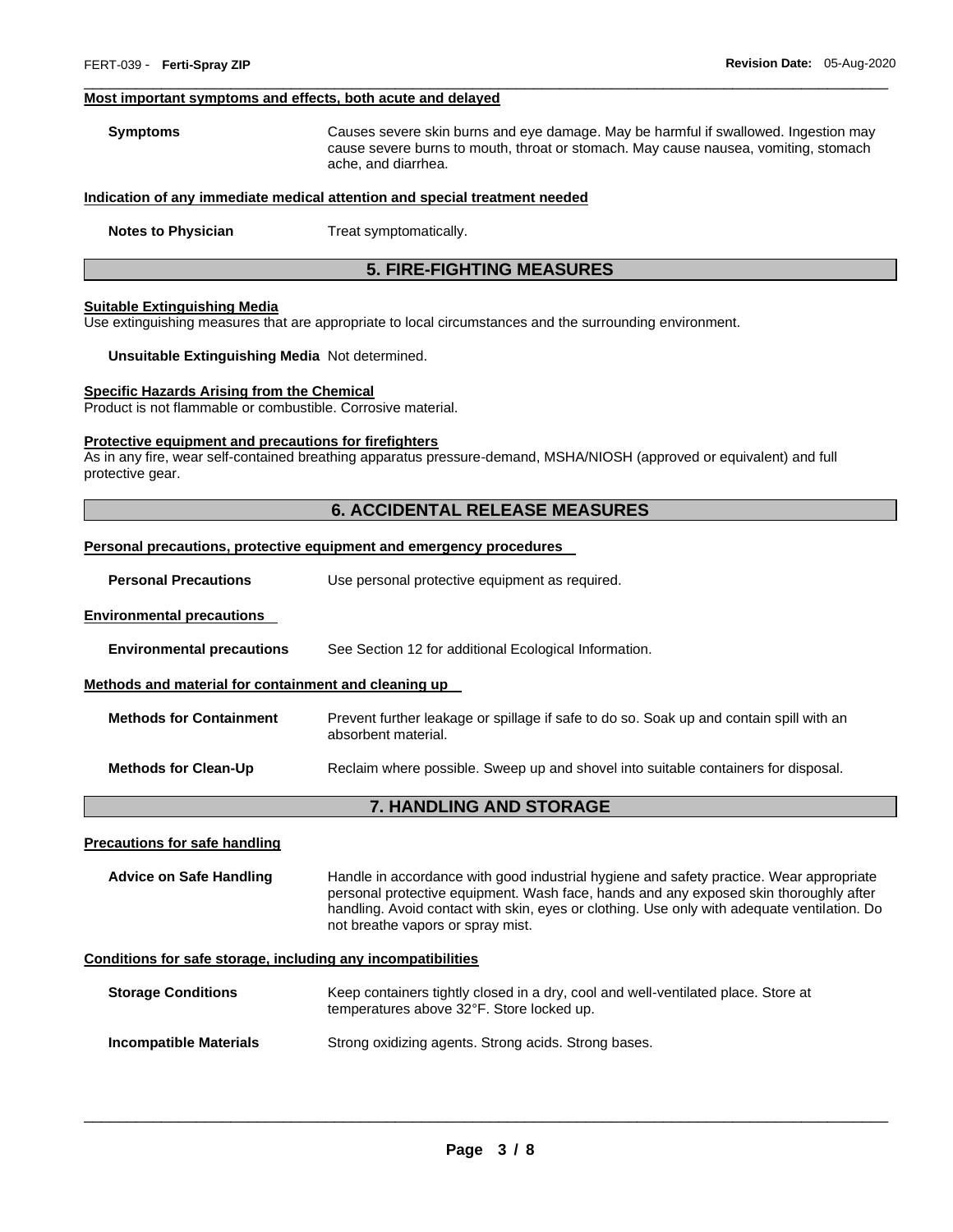# \_\_\_\_\_\_\_\_\_\_\_\_\_\_\_\_\_\_\_\_\_\_\_\_\_\_\_\_\_\_\_\_\_\_\_\_\_\_\_\_\_\_\_\_\_\_\_\_\_\_\_\_\_\_\_\_\_\_\_\_\_\_\_\_\_\_\_\_\_\_\_\_\_\_\_\_\_\_\_\_\_\_\_\_\_\_\_\_\_\_\_\_\_ **8. EXPOSURE CONTROLS/PERSONAL PROTECTION**

# **Exposure Guidelines**

| <b>Chemical name</b>                | <b>ACGIH TLV</b>          | <b>OSHA PEL</b>                                                          | <b>NIOSH IDLH</b>                                     |
|-------------------------------------|---------------------------|--------------------------------------------------------------------------|-------------------------------------------------------|
| Phosphoric Acid                     | STEL: 3 mg/m <sup>3</sup> | TWA: 1 $mq/m3$                                                           | IDLH: 1000 mg/m <sup>3</sup>                          |
| 7664-38-2                           | TWA: 1 mg/m <sup>3</sup>  | (vacated) TWA: 1 mg/m <sup>3</sup><br>(vacated) STEL: $3 \text{ mg/m}^3$ | TWA: 1 mg/m <sup>3</sup><br>STEL: 3 mg/m <sup>3</sup> |
| <b>Ferrous Sulfate</b><br>7782-63-0 | TWA: 1 mg/m $3$ Fe        | (vacated) TWA: 1 $mq/m3 Fe$                                              | TWA: 1 mg/m $3$ Fe                                    |

# **Appropriate engineering controls**

| <b>Engineering Controls</b>     | Apply technical measures to comply with the occupational exposure limits. Maintain eye<br>wash fountain and quick-drench facilities in work area.                                                                                                                                                                              |  |
|---------------------------------|--------------------------------------------------------------------------------------------------------------------------------------------------------------------------------------------------------------------------------------------------------------------------------------------------------------------------------|--|
|                                 | Individual protection measures, such as personal protective equipment                                                                                                                                                                                                                                                          |  |
| <b>Eye/Face Protection</b>      | Wear eye/face protection. Refer to 29 CFR 1910.133 for eye and face protection<br>regulations.                                                                                                                                                                                                                                 |  |
| <b>Skin and Body Protection</b> | Wear protective gloves and protective clothing. Reference Wiley's "Quick Selection Guide<br>to Chemical Protective Clothing". Refer to 29 CFR 1910.138 for appropriate skin and body<br>protection.                                                                                                                            |  |
| <b>Respiratory Protection</b>   | If necessary, wear a MSHA/NIOSH-approved respirator. Refer to 29 CFR 1910.134 for<br>respiratory protection requirements.                                                                                                                                                                                                      |  |
|                                 | General Hygiene Considerations Avoid contact with skin, eyes and clothing. After handling this product, wash hands before<br>eating, drinking, or smoking. If contact occurs, remove contaminated clothing. If needed,<br>take first aid action shown on section 4 of this SDS. Launder contaminated clothing before<br>reuse. |  |

# **9. PHYSICAL AND CHEMICAL PROPERTIES**

# **Information on basic physical and chemical properties**

| <b>Physical state</b><br>Appearance<br><b>Color</b> | Liquid<br>Not determined<br>Not determined | Odor<br><b>Odor Threshold</b> | Not determined<br>Not determined |
|-----------------------------------------------------|--------------------------------------------|-------------------------------|----------------------------------|
| <b>Property</b>                                     | <b>Values</b>                              | • Method<br>Remarks           |                                  |
| рH                                                  | Not determined                             |                               |                                  |
| Melting point / freezing point                      | Not determined                             |                               |                                  |
| Boiling point / boiling range                       | Not determined                             |                               |                                  |
| <b>Flash point</b>                                  | Not determined                             |                               |                                  |
| <b>Evaporation Rate</b>                             | Not determined                             |                               |                                  |
| <b>Flammability (Solid, Gas)</b>                    | Not determined                             |                               |                                  |
| <b>Flammability Limit in Air</b>                    |                                            |                               |                                  |
| Upper flammability or explosive<br>limits           | Not determined                             |                               |                                  |
| Lower flammability or explosive<br>limits           | Not determined                             |                               |                                  |
| <b>Vapor Pressure</b>                               | Not determined                             |                               |                                  |
| <b>Vapor Density</b>                                | Not determined                             |                               |                                  |
| <b>Relative Density</b>                             | Not determined                             |                               |                                  |
| <b>Water Solubility</b>                             | Soluble in water                           |                               |                                  |
| Solubility in other solvents                        | Not determined                             |                               |                                  |
| <b>Partition Coefficient</b>                        | Not determined                             |                               |                                  |
| <b>Autoignition temperature</b>                     | Not determined                             |                               |                                  |
| <b>Decomposition temperature</b>                    | Not determined                             |                               |                                  |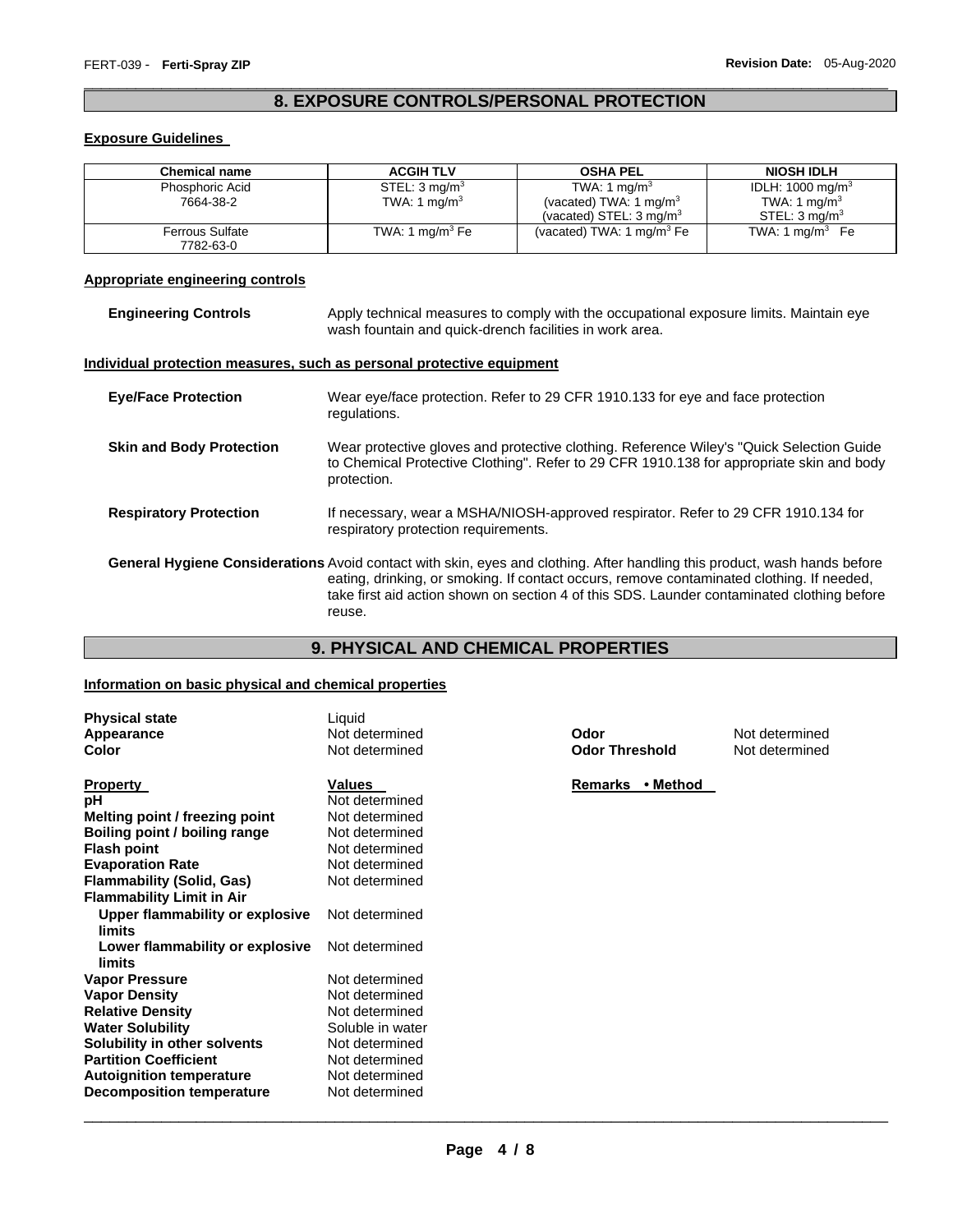| Not determined |
|----------------|
| Not determined |
| Not determined |
| Not determined |
|                |

#### **Other information**

Liquid Density **10.00 lbs/gal @ 68°F** 

# **10. STABILITY AND REACTIVITY**

\_\_\_\_\_\_\_\_\_\_\_\_\_\_\_\_\_\_\_\_\_\_\_\_\_\_\_\_\_\_\_\_\_\_\_\_\_\_\_\_\_\_\_\_\_\_\_\_\_\_\_\_\_\_\_\_\_\_\_\_\_\_\_\_\_\_\_\_\_\_\_\_\_\_\_\_\_\_\_\_\_\_\_\_\_\_\_\_\_\_\_\_\_

#### **Reactivity**

Not reactive under normal conditions.

#### **Chemical stability**

Stable under recommended storage conditions.

#### **Possibility of hazardous reactions**

None under normal processing.

#### **Conditions to Avoid**

Keep out of reach of children.

#### **Incompatible materials**

Strong oxidizing agents. Strong acids. Strong bases.

#### **Hazardous decomposition products**

None known based on information supplied.

# **11. TOXICOLOGICAL INFORMATION**

# **Information on likely routes of exposure**

| <b>Product Information</b> |                                                                           |
|----------------------------|---------------------------------------------------------------------------|
| <b>Eye Contact</b>         | Causes severe eye damage.                                                 |
| <b>Skin Contact</b>        | Causes severe skin burns.                                                 |
| <b>Inhalation</b>          | May cause irritation to the mucous membranes and upper respiratory tract. |
| Ingestion                  | Can cause irritation and corrosive burns to mouth, throat, and stomach.   |
|                            |                                                                           |

#### **Component Information**

| <b>Chemical name</b> | Oral LD50      | <b>Dermal LD50</b> | <b>Inhalation LC50</b>            |
|----------------------|----------------|--------------------|-----------------------------------|
| Phosphoric Acid      | $= 1530$ mg/kg | Rabbit             | Rat ) 1 h                         |
| 7664-38-2            | ′ Rat          | = 2740 mg/kg       | <i>&gt;</i> 850 mg/m <sup>3</sup> |

# **Symptoms related to the physical, chemical and toxicological characteristics**

**Symptoms** Please see section 4 of this SDS for symptoms.

#### **Delayed and immediate effects as well as chronic effects from short and long-term exposure**

**Carcinogenicity** Based on the information provided, this product does not contain any carcinogens or potential carcinogens as listed by OSHA, IARC or NTP.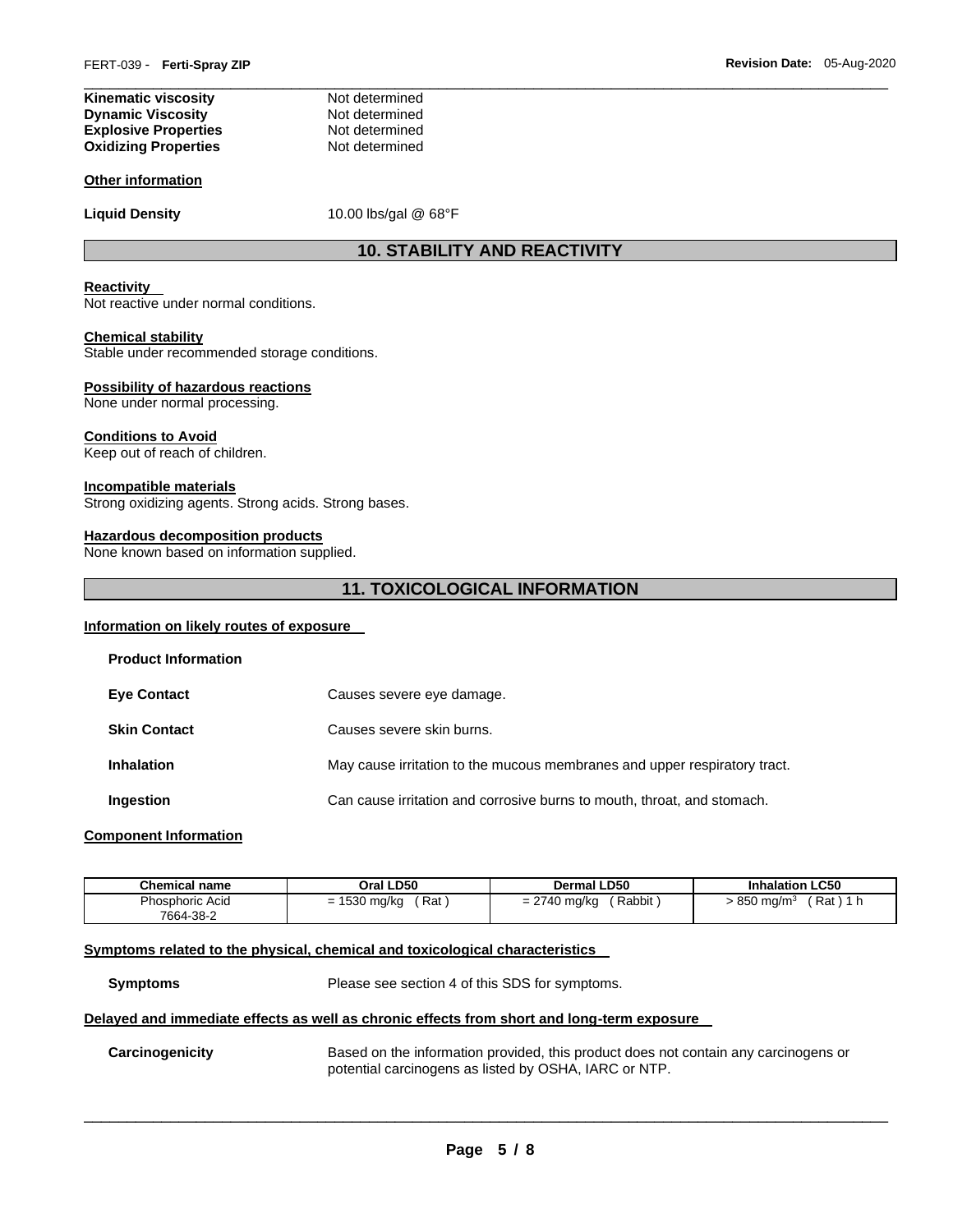#### **Numerical measures of toxicity**

#### **The following values are calculated based on chapter 3.1 of the GHS document** .

| Oral LD50   | 2,188.60 mg/kg  |
|-------------|-----------------|
| Dermal LD50 | 14,640.70 mg/kg |

# **12. ECOLOGICAL INFORMATION**

\_\_\_\_\_\_\_\_\_\_\_\_\_\_\_\_\_\_\_\_\_\_\_\_\_\_\_\_\_\_\_\_\_\_\_\_\_\_\_\_\_\_\_\_\_\_\_\_\_\_\_\_\_\_\_\_\_\_\_\_\_\_\_\_\_\_\_\_\_\_\_\_\_\_\_\_\_\_\_\_\_\_\_\_\_\_\_\_\_\_\_\_\_

# **Ecotoxicity**

Toxic to aquatic life with long lasting effects.

### **Component Information**

| <b>Chemical name</b>   | Algae/aguatic plants | Fish                                              | Crustacea                      |
|------------------------|----------------------|---------------------------------------------------|--------------------------------|
| <b>Phosphoric Acid</b> |                      | <br>.ა: 96 h Ր<br>ı Gambusia affinis mɑ/L<br>ა.ა. | 4.6:<br>2 h Daphnia magna mg/L |
| 7664-38-2              |                      | LC50                                              | EC50                           |

#### **Persistence/Degradability**

Not determined.

# **Bioaccumulation**

There is no data for this product.

# **Mobility**

Not determined

#### **Other Adverse Effects**

Not determined

# **13. DISPOSAL CONSIDERATIONS**

#### **Waste Treatment Methods**

| <b>Disposal of Wastes</b>     | Disposal should be in accordance with applicable regional, national and local laws and<br>regulations. |
|-------------------------------|--------------------------------------------------------------------------------------------------------|
| <b>Contaminated Packaging</b> | Disposal should be in accordance with applicable regional, national and local laws and<br>regulations. |

# **California Hazardous Waste Status**

| <b>Chemical name</b> | California Hazardous Waste Status |
|----------------------|-----------------------------------|
| Phosphoric Acid      | Corrosive                         |
| 7664-38-2            |                                   |
| Zinc sulfate         | Toxic                             |
| 7446-19-7            |                                   |

# **14. TRANSPORT INFORMATION**

**Note Please see current shipping paper for most up to date shipping information, including** exemptions and special circumstances.

#### **DOT**

| <b>UN/ID No</b>             | UN1805                    |
|-----------------------------|---------------------------|
| <b>Proper Shipping Name</b> | Phosphoric acid, solution |
| <b>Hazard class</b>         | 8                         |
| <b>Packing Group</b>        | Ш                         |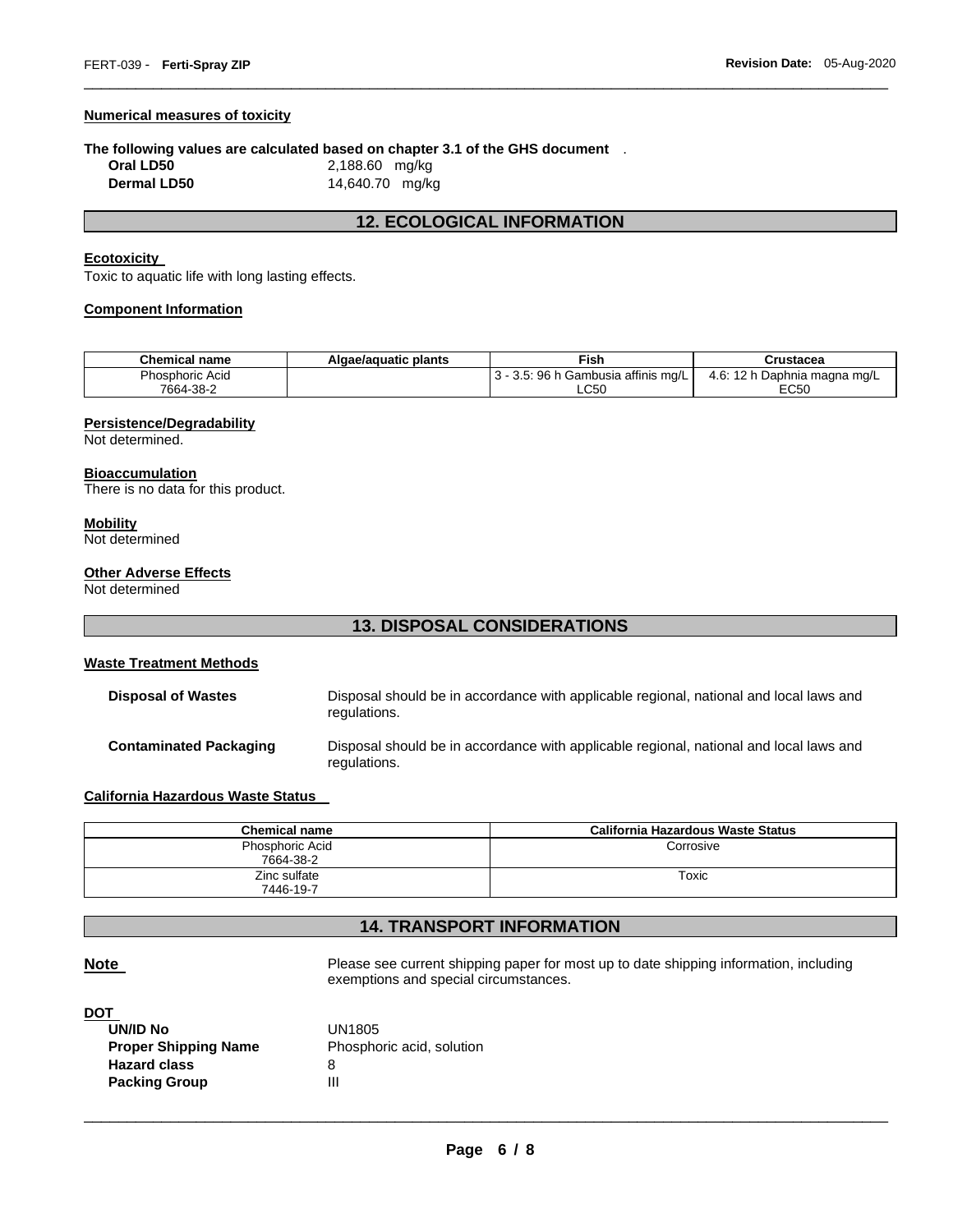| IATA                        |                           |
|-----------------------------|---------------------------|
| <b>UN number</b>            | UN1805                    |
| <b>Proper Shipping Name</b> | Phosphoric acid, solution |
| Transport hazard class(es)  | 8                         |
| <b>Packing Group</b>        | Ш                         |
| IMDG                        |                           |
| <b>UN number</b>            | UN1805                    |
| <b>Proper Shipping Name</b> | Phosphoric acid, solution |
| Transport hazard class(es)  | 8                         |

**Packing Group 111** 

# **15. REGULATORY INFORMATION**

\_\_\_\_\_\_\_\_\_\_\_\_\_\_\_\_\_\_\_\_\_\_\_\_\_\_\_\_\_\_\_\_\_\_\_\_\_\_\_\_\_\_\_\_\_\_\_\_\_\_\_\_\_\_\_\_\_\_\_\_\_\_\_\_\_\_\_\_\_\_\_\_\_\_\_\_\_\_\_\_\_\_\_\_\_\_\_\_\_\_\_\_\_

#### **International Inventories**

| <b>Chemical name</b>   | TSCA TSCA Inventory   DSL/NDSL   EINECS/ELI  <br><b>Status</b> | <b>NCS</b> | <b>ENCS</b> | <b>IECSC</b> | <b>KECL</b> | <b>PICCS</b> | <b>AICS</b> |
|------------------------|----------------------------------------------------------------|------------|-------------|--------------|-------------|--------------|-------------|
| Phosphoric Acid        | <b>ACTIVE</b>                                                  |            |             |              |             |              |             |
| <b>Ferrous Sulfate</b> |                                                                |            |             |              |             |              |             |
| Zinc sulfate           |                                                                |            |             |              |             |              |             |

#### **Legend:**

*TSCA - United States Toxic Substances Control Act Section 8(b) Inventory* 

*DSL/NDSL - Canadian Domestic Substances List/Non-Domestic Substances List* 

*EINECS/ELINCS - European Inventory of Existing Chemical Substances/European List of Notified Chemical Substances* 

*ENCS - Japan Existing and New Chemical Substances* 

*IECSC - China Inventory of Existing Chemical Substances* 

*KECL - Korean Existing and Evaluated Chemical Substances* 

*PICCS - Philippines Inventory of Chemicals and Chemical Substances* 

*AICS - Australian Inventory of Chemical Substances* 

#### **US Federal Regulations**

#### **CERCLA**

This material, as supplied, contains one or more substances regulated as a hazardous substance under the Comprehensive Environmental Response Compensation and Liability Act (CERCLA) (40 CFR 302)

| <b>Chemical name</b>   | <b>Hazardous Substances RQs</b> | <b>CERCLA/SARA RQ</b> | <b>Reportable Quantity (RQ)</b> |
|------------------------|---------------------------------|-----------------------|---------------------------------|
| Phosphoric Acid        | 5000 lb                         |                       | RQ 5000 lb final RQ             |
| 7664-38-2              |                                 |                       | RQ 2270 kg final RQ             |
| <b>Ferrous Sulfate</b> | 1000 lb                         |                       | RQ 1000 lb final RQ             |
| 7782-63-0              |                                 |                       | RQ 454 kg final RQ              |

#### **SARA 313**

Section 313 of Title III of the Superfund Amendments and Reauthorization Act of 1986 (SARA). This product contains a chemical or chemicals which are subject to the reporting requirements of the Act and Title 40 of the Code of Federal Regulations, Part 372

| <b>Chemical name</b>                | CAS No    | Weight-% | <b>SARA 313 -</b><br><b>⊺Threshold</b><br>Values % |
|-------------------------------------|-----------|----------|----------------------------------------------------|
| $\angle$ inc sulfate<br>. 7446-19-7 | 7446-19-7 |          | $\cdot$ $\circ$                                    |